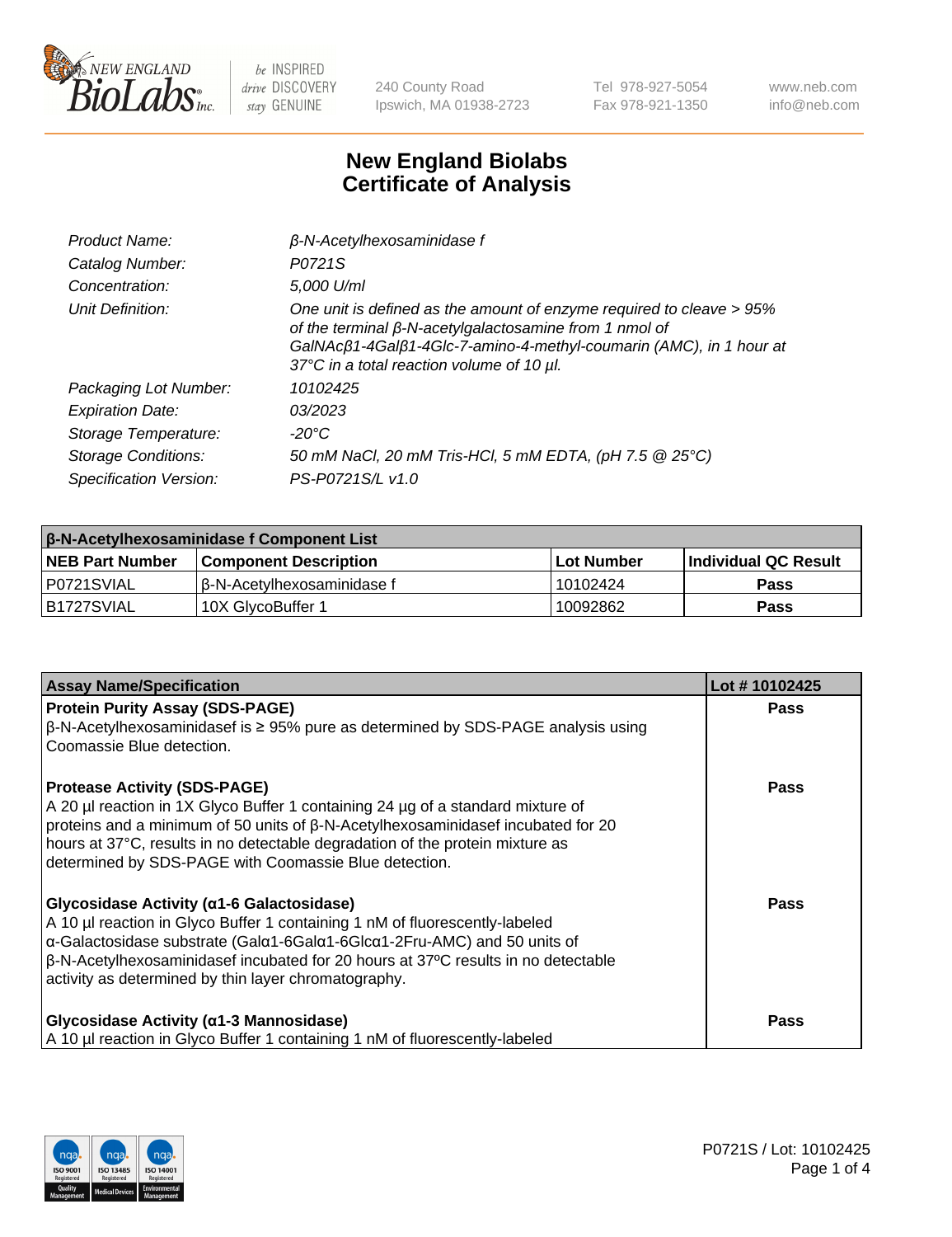

240 County Road Ipswich, MA 01938-2723 Tel 978-927-5054 Fax 978-921-1350 www.neb.com info@neb.com

| <b>Assay Name/Specification</b>                                                                                                                                                                                                                                                                                                                                  | Lot #10102425 |
|------------------------------------------------------------------------------------------------------------------------------------------------------------------------------------------------------------------------------------------------------------------------------------------------------------------------------------------------------------------|---------------|
| α-Mannosidase substrate (Manα1-3Manβ1-4GlcNAc-AMC) and 50 units of<br>β-N-Acetylhexosaminidasef incubated for 20 hours at 37°C results in no detectable<br>activity as determined by thin layer chromatography.                                                                                                                                                  |               |
| Glycosidase Activity (α-Glucosidase)<br>A 10 µl reaction in Glyco Buffer 1 containing 1 nM of fluorescently-labeled<br>α-Glucosidase substrate (Glcα1-6Glcα1-4Glc-AMC) and 50 units of<br>$\beta$ -N-Acetylhexosaminidasef incubated for 20 hours at 37 $\degree$ C results in no detectable<br>activity as determined by thin layer chromatography.             | Pass          |
| Glycosidase Activity (α1-6 Mannosidase)<br>A 10 µl reaction in Glyco Buffer 1 containing 1 nM of fluorescently-labeled<br>α-Mannosidase substrate (Manα1-6Manα1-6(Manα1-3)Man-AMC) and 50 units of<br>$\beta$ -N-Acetylhexosaminidasef incubated for 20 hours at 37 $\degree$ C results in no detectable<br>activity as determined by thin layer chromatography. | Pass          |
| Glycosidase Activity (α1-2 Fucosidase)<br>A 10 µl reaction in Glyco Buffer 1 containing 1 nM of fluorescently-labeled<br>α-Fucosidase substrate (Fucα1-2Galβ1-4Glc-AMC) and 50 units of<br>$\beta$ -N-Acetylhexosaminidasef incubated for 20 hours at 37 $\degree$ C results in no detectable<br>activity as determined by thin layer chromatography.            | Pass          |
| Glycosidase Activity (α1-3 Galactosidase)<br>A 10 µl reaction in Glyco Buffer 1 containing 1 nM of fluorescently-labeled<br>α-Galactosidase substrate (Galα1-3Galβ1-4GlcNAc-AMC) and 50 units of<br>β-N-Acetylhexosaminidasef incubated for 20 hours at 37°C results in no detectable<br>activity as determined by thin layer chromatography.                    | <b>Pass</b>   |
| Glycosidase Activity (α1-3 Fucosidase)<br>A 10 µl reaction in Glyco Buffer 1 containing 1 nM of fluorescently-labeled<br>α-Fucosidase substrate (Fucα1-3Galβ1-4GlcNAcβ1-3Galβ1-4Glc-AMC) and 50 units of<br>β-N-Acetylhexosaminidasef incubated for 20 hours at 37°C results in no detectable<br>activity as determined by thin layer chromatography.            | <b>Pass</b>   |
| Glycosidase Activity (β-Xylosidase)<br>A 10 µl reaction in Glyco Buffer 1 containing 1 nM of fluorescently-labeled<br>β-Xylosidase substrate (Xylβ1-4Xylβ1-4Xylβ1-4Xyl-AMC) and 50 units of<br>$\beta$ -N-Acetylhexosaminidasef incubated for 20 hours at 37 $\degree$ C results in no detectable<br>activity as determined by thin layer chromatography.        | <b>Pass</b>   |
| Glycosidase Activity (β1-3 Galactosidase)<br>A 10 µl reaction in Glyco Buffer 1 containing 1 nM of fluorescently-labeled<br>$\beta$ -Galactosidase substrate (Gal $\beta$ 1-3GlcNAc $\beta$ 1-4Gal $\beta$ 1-4Glc-AMC) and 50 units of                                                                                                                           | Pass          |

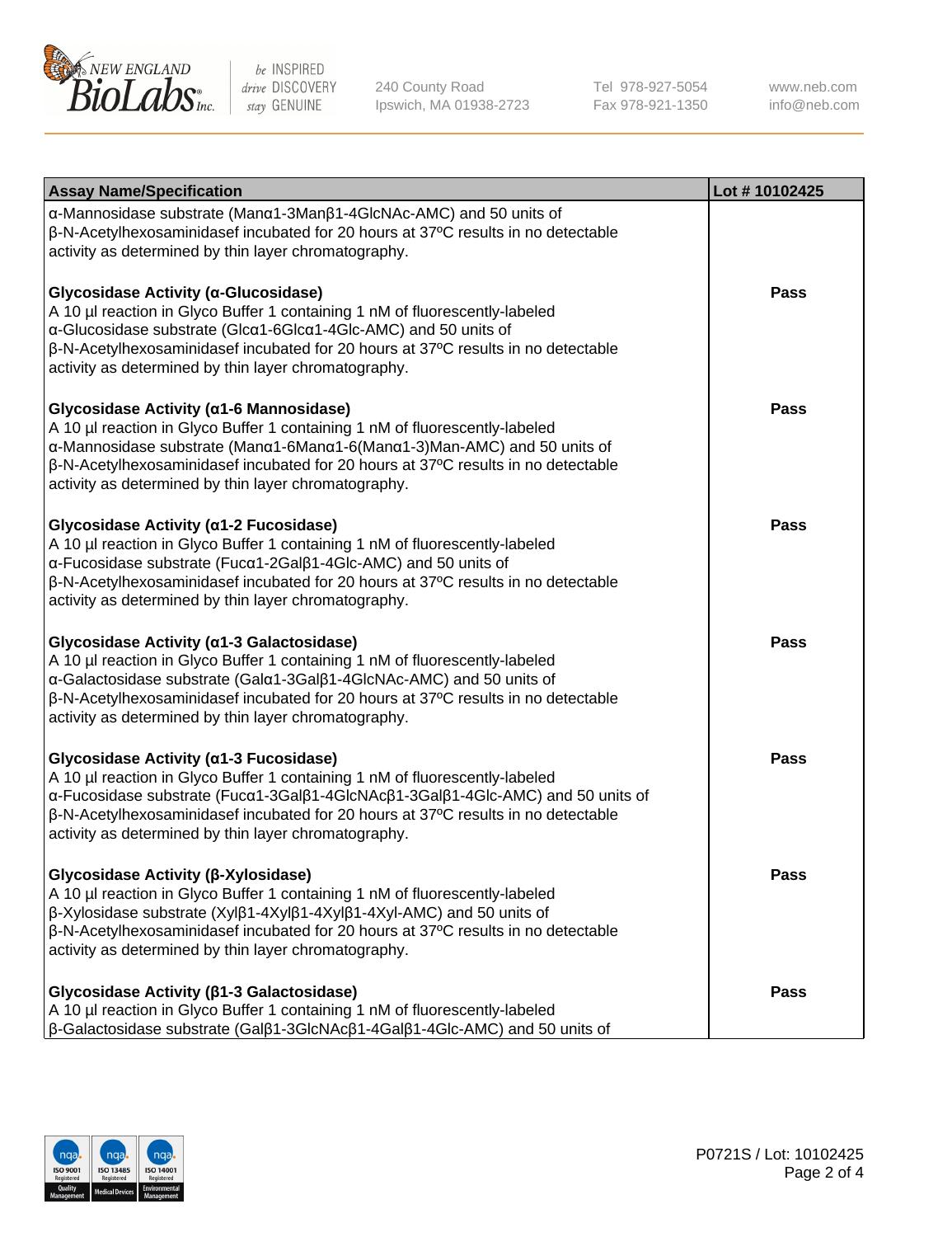

240 County Road Ipswich, MA 01938-2723 Tel 978-927-5054 Fax 978-921-1350

www.neb.com info@neb.com

| <b>Assay Name/Specification</b>                                                                                                                                                                                                                                                                                                                                 | Lot #10102425 |
|-----------------------------------------------------------------------------------------------------------------------------------------------------------------------------------------------------------------------------------------------------------------------------------------------------------------------------------------------------------------|---------------|
| β-N-Acetylhexosaminidasef incubated for 20 hours at 37°C results in no detectable<br>activity as determined by thin layer chromatography.                                                                                                                                                                                                                       |               |
| Glycosidase Activity (α-Neuraminidase)<br>A 10 µl reaction in Glyco Buffer 1 containing 1 nM of fluorescently-labeled<br>α-Neuraminidase substrate (Neu5Acα2-3Galβ1-3GlcNAcβ1-3Galβ1-4Glc-AMC) and 50 units<br>of β-N-Acetylhexosaminidasef incubated for 20 hours at 37°C results in no detectable<br>activity as determined by thin layer chromatography.     | <b>Pass</b>   |
| Glycosidase Activity (β-Mannosidase)<br>A 10 µl reaction in Glyco Buffer 1 containing 1 nM of fluorescently-labeled<br>β-Mannosidase substrate (Manβ1-4Manβ1-4Man-AMC) and 50 units of<br>β-N-Acetylhexosaminidasef incubated for 20 hours at 37°C results in no detectable<br>activity as determined by thin layer chromatography.                             | <b>Pass</b>   |
| Glycosidase Activity (β1-4 Galactosidase)<br>A 10 µl reaction in Glyco Buffer 1 containing 1 nM of fluorescently-labeled<br>β-Galactosidase substrate (Galβ1-4GlcNAcβ1-3Galβ1-4Glc-AMC) and 50 units of<br>β-N-Acetylhexosaminidasef incubated for 20 hours at 37°C results in no detectable<br>activity as determined by thin layer chromatography.            | <b>Pass</b>   |
| Glycosidase Activity (Endo F1, F2, H)<br>A 10 µl reaction in Glyco Buffer 1 containing 1 nM of fluorescently-labeled Endo F1,<br>F2, H substrate (Dansylated invertase high mannose) and 50 units of<br>β-N-Acetylhexosaminidasef incubated for 20 hours at 37°C results in no detectable<br>activity as determined by thin layer chromatography.               | <b>Pass</b>   |
| <b>Glycosidase Activity (PNGase F)</b><br>A 10 µl reaction in Glyco Buffer 1 containing 1 nM of fluorescently-labeled PNGase F<br>substrate (Fluoresceinated fetuin triantennary) and 50 units of<br>$\beta$ -N-Acetylhexosaminidasef incubated for 20 hours at 37 $\degree$ C results in no detectable<br>activity as determined by thin layer chromatography. | Pass          |
| <b>Glycosidase Activity (Endo F2, F3)</b><br>A 10 µl reaction in Glyco Buffer 1 containing 1 nM of fluorescently-labeled Endo F2,<br>F3 substrate (Dansylated fibrinogen biantennary) and 50 units of<br>β-N-Acetylhexosaminidasef incubated for 20 hours at 37°C results in no detectable<br>activity as determined by thin layer chromatography.              | <b>Pass</b>   |

This product has been tested and shown to be in compliance with all specifications.

One or more products referenced in this document may be covered by a 3rd-party trademark. Please visit <www.neb.com/trademarks>for additional information.